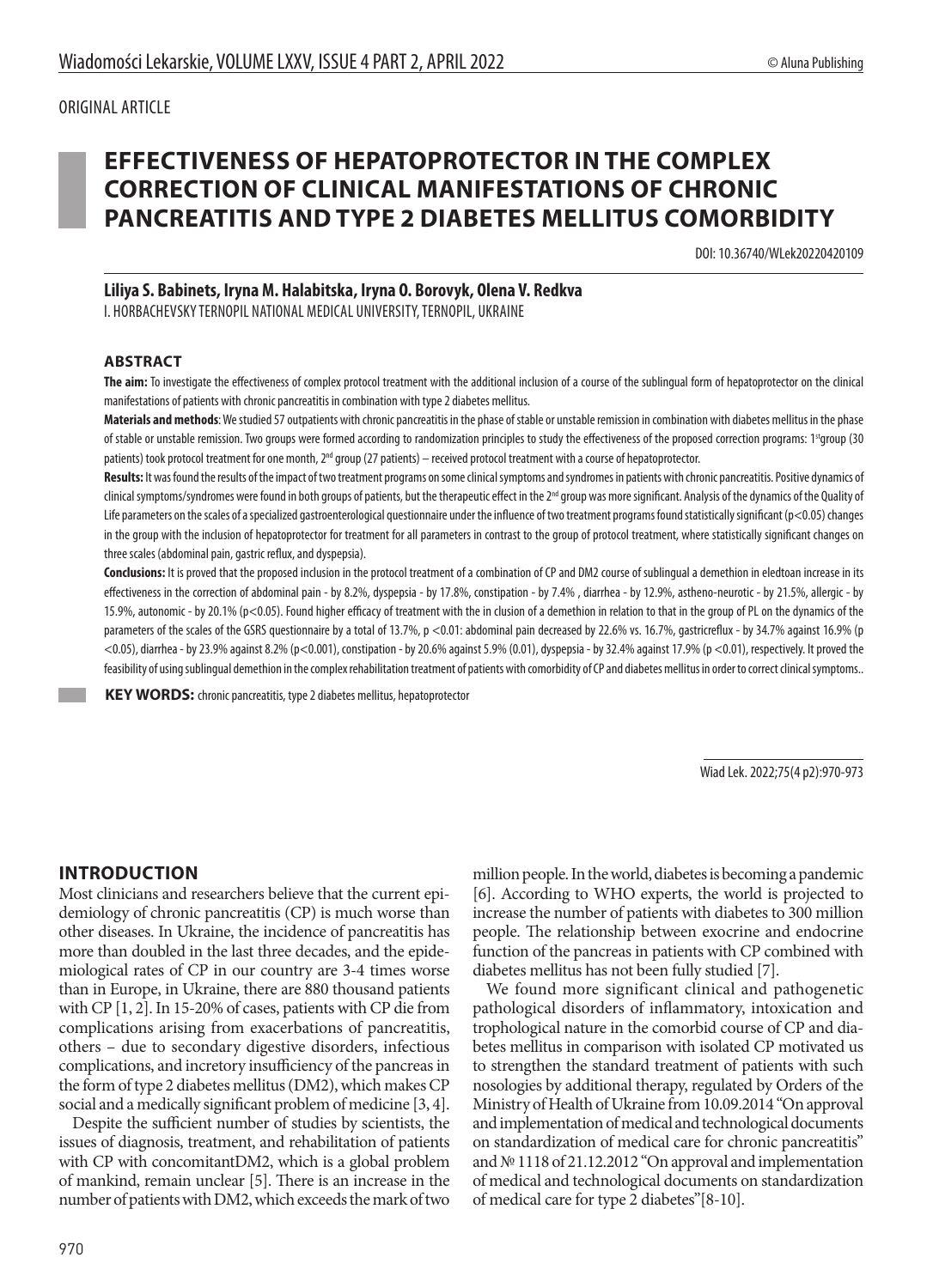**Table I.** Comparative analysis of the dynamics of clinical symptoms in the study groups of patients with CP with diabetes mellitus under the influence of PT and PT with the inclusion of ademetionine

|                                                | <b>Comparison Group</b><br>(number of patients (abs./%)) |                 |                                   |                 |  |  |
|------------------------------------------------|----------------------------------------------------------|-----------------|-----------------------------------|-----------------|--|--|
| Clinical symptom/syndrome                      | $1st$ group(PT)<br>$(n=30)$                              |                 | $2^{nd}$ group(PT+AM)<br>$(n=27)$ |                 |  |  |
|                                                | before treatment                                         | after treatment | before treatment                  | after treatment |  |  |
| Abdominal pain syndrome<br>and its equivalents | 30 (100.0)                                               | $8(26.7)^*$     | 27 (100.0)                        | $6(18.5)^*$     |  |  |
| Dyspeptic syndrome                             | 28 (93.3)                                                | 10(33.3)        | 25 (92.6)                         | 4(14.8)         |  |  |
| Diarrhea                                       | 12 (40.0)                                                | 7(23.3)         | 12 (44.4)                         | 4(14.8)         |  |  |
| Constipation                                   | 15(50.0)                                                 | 5(16.7)         | 14 (51.9)                         | 3(11.1)         |  |  |
| Astheno-neurotic syndrome                      | 25(83.3)                                                 | 7(23.3)         | 26 (96.3)                         | 4(14.8)         |  |  |
| Anemic syndrome                                | 15(50.0)                                                 | 5(16.7)         | 14 (51.9)                         | 2(7.4)          |  |  |
| <b>Hypovitaminosis</b>                         | 27(90.0)                                                 | 10(33.3)        | 25 (92.6)                         | 5(18.5)         |  |  |
| Changes in appetite                            | 16(53.3)                                                 | 9(30.0)         | 14 (51.9)                         | 5(18.5)         |  |  |
| Allergic syndrome                              | 10(33.3)                                                 | 7(23.3)         | 10(37.0)                          | 3(11.1)         |  |  |
| Polydipsia                                     | 16(53.3)                                                 | 5(16.7)         | 14 (51.9)                         | 1(3.7)          |  |  |
| Vegetative signs                               | 25(83.3)                                                 | 11(36.7)        | 22(81.5)                          | 4(14.8)         |  |  |

Note: \* – clinical manifestation in patients with CP with diabetes after treatment was considered to be present in the absence of significant positive dynamics

**Table II.** Comparative analysis of the dynamics of the scales of the questionnaire quality of life GSRS patients with CP with diabetes mellitus under the influence of PT and PT with the inclusion of ademetionine

| <b>GSRS</b> questionnaire scale.<br>score | <b>Comparison group</b> |                                    |                                       |                                    |                |
|-------------------------------------------|-------------------------|------------------------------------|---------------------------------------|------------------------------------|----------------|
|                                           | $1st$ group (PT) (n=30) |                                    | $2nd$ group (PT+AM) (n=27)            |                                    | p              |
|                                           | before treatment        | after treatment                    | before treatment                      | after treatment                    |                |
| AP<br>(abdominal pain)                    | $10.29 \pm 0.21$        | $8.82 \pm 0.19$<br>$p_{2}$ < 0.01  | $10.50 \pm 0.29$<br>$p_{2} > 0.05$    | $7.90 \pm 0.14$<br>$p_{2}$ < 0.001 | $p_{3}$ < 0.01 |
| <b>RS</b><br>(gastric reflux)             | $11.51 \pm 0.31$        | $9.85 \pm 0.27$<br>$p_{2}$ <0.01   | 11.88±0.31<br>$p_{2} > 0.05$          | $8.82 \pm 0.20$<br>$p_{2}$ < 0.001 | p, < 0.05      |
| DS.<br>(diarrhea)                         | $10.84 \pm 0.70$        | $10.02 \pm 0.60$<br>$p_{2} > 0.05$ | $10.70 \pm 0.69$<br>$p_{2} > 0.05$    | $8.63 \pm 0.32$<br>$p_{0}$ < 0.001 | p, < 0.001     |
| CS<br>(constipation)                      | $8.63 \pm 0.61$         | $8.15 \pm 0.49$<br>$p_{2} > 0.05$  | 8.67 $\pm$ 0.51 p <sub>1</sub> > 0.05 | $7.19 \pm 0.25$<br>$p_{2}$ <0.001  | p, < 0.01      |
| IS<br>(indigestion)                       | $14.38 \pm 0.43$        | 12.20±0.39<br>$p_{0}$ < 0.01       | 14.39±0.42<br>$p_{2} > 0.05$          | $10.87 \pm 0.29$<br>$p_{2}$ <0.001 | $p_{3}$ < 0.01 |

Notes:

1)  $p_1$  – a significant difference in data differences in groups of patients before treatment;

2)  $p_2$  – a significant difference in the differences between these patients in their group before and after treatment;

3)  $p_3^-$  – a significant difference in data differences in groups of patients after treatment.

#### **THE AIM**

The aim of the study is to investigate the effectiveness of complex protocol treatment with the additional inclusion of a course of the sublingual form of ademetionine on the clinical manifestations of patients with chronic pancreatitis in combination with type 2 diabetes mellitus.

#### **MATERIALS AND METHODS**

We studied 57 outpatients with CP in the phase of stable or unstable remission in combination with diabetes mellitus in the phase of stable or unstable remission. Two groups were formed according to randomization principles to study the effectiveness of the proposed correction programs: 1 group (30 patients with CP and DM2) took protocol treatment (PT) for one month, which included normalization of lifestyle and dietary recommendations, enzyme preparation of pure pancreatin inadequate dose (25-40 IU of lipase) during meals, proton pump inhibitor (pantoprazole 40 mg), antispasmodic (mebeverine) and/or prokinetic (motilium) – on-demand, metformin 1000 mg twice daily. The basic components of the PT were the outpatient regime, the diet in accordance with the order of the Ministry of Health of Ukraine dated 29.10.2013. № 931; Group 2 (PT+AM – 27 patients) – received PT with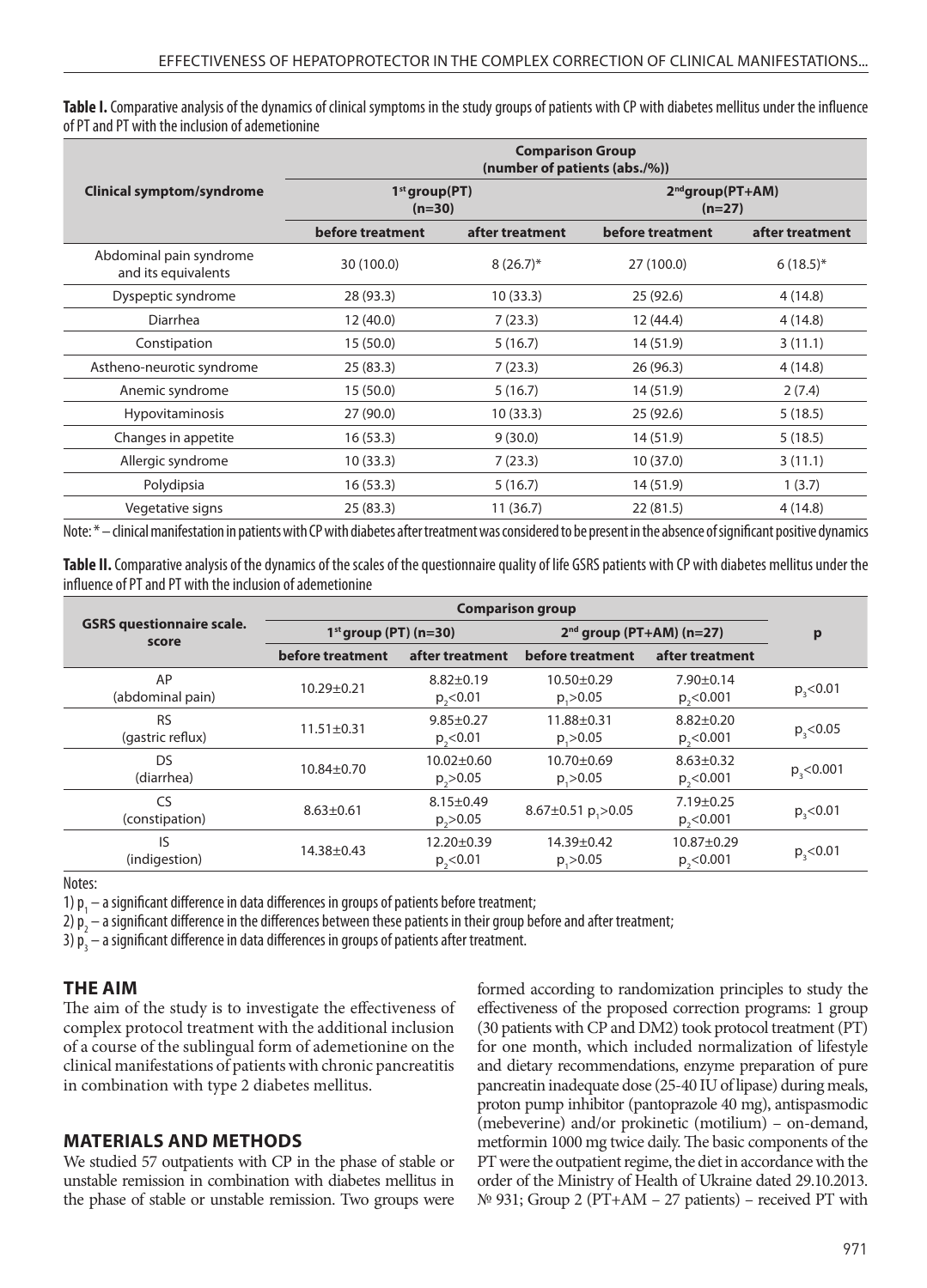a course of ademetionine (sublingual tablets Agepta 400 mg) one tablet 2 times a day 30-60 minutes before meals, holding under the tongue for at least 15-20 minutes – until complete dissolution by a course lasting one month.

We analyzed the presence of significant clinical manifestations in% of the total number of patients in the group before treatment. After treatment, the clinical manifestation in patients with CP with diabetes was considered to be present in the absence of significant positive dynamics. The Quality of Life (LQ) was also assessed using the Gastrointestinal Symptom Rating Scale (GSRS) developed by the ASTRA Hassle (I. Wiklund, 1998), which is used to assess the LQ of patients with gastrointestinal disease. It consists of 15 items, grouped into 5 scales: a) abdominal pain (AP); b) indigestion syndrome (IS); c) diarrheal syndrome (DS); d) constipation syndrome (CS); e) gastric reflux syndrome (RS). Each question is evaluated from 1 to 7 points. Lower values correspond to weaker symptoms and higher LQ.

Statistical processing of indicators was performed by the method of variation statistics Fisher-Student with the determination of arithmetic mean (M), standard deviation (q), arithmetic mean error (m). The average values are presented as M± m. An unpaired Student›s t-test was used to compare the two independent samples, and a paired Student's t-test, included in the 2007 Microsoft Excel suite, was used to assess changes in dynamics and treatment effects.

#### **RESULTS**

Table I shows the results of the impact of two treatment programs on some clinical symptoms and syndromes in patients with CP. Positive dynamics of clinical symptoms/syndromes were found in both groups of patients, but the therapeutic effect in the 2nd group was more significant.

According to the dynamics of abdominal pain, the effectiveness of treatment with the inclusion of ademetionine was 81.5% against 73.3% in the protocol treatment group. The dynamics of the effectiveness of dyspeptic syndrome in group 2-1 was 77.8% vs. 60.0%, constipation – 48.2% vs. 40.8%, diarrhea – 29.6% vs. 16.7%, astheno-neurotic – 81.5% vs. 60.0%, allergic – 25.9% vs. 10.0%, for manifestations of autonomic dysfunction – 66.7% vs. 46.6% of that in the group of protocol therapy.

Thus, the analysis of the dynamics of treatment programs on the elimination of the most important clinical symptoms/ syndromes in patients with comorbidity of CP and diabetes mellitus proved significantly higher efficiency of the complex with the additional inclusion of ademetionine in protocol therapy, which was also effective  $(p<0.05)$ .

The next stage of the study of the proposed treatment complexes was to study their effectiveness on the state of LQ patients with a combined course of CP and DM 2 on the scales of the international questionnaire GSRS (Table II).

Analysis of the dynamics of LQ parameters on the scales of a specialized gastroenterological questionnaire under the influence of PT and PT+AM found statistically significant  $(p<0.05)$ changes in the group with the inclusion of ademetionine for treatment for all parameters in contrast to the group of PT, where statistically significant changes on three scales (abdominal pain, gastric reflux, and dyspepsia).

Thus, the method of inclusion in the protocol complex therapy of patients with CP and DM2 outside the exacerbation of the course of the aminoacid drug ademetion in the form of sublingual table tsin order to correct clinical manifestations due to metabolic, antioxidant, anti-inflammatory, and detoxifying restoration of the functional state of the pancreas and liver.

#### **DISCUSSION**

The evidence base for the use of ademetionine in liver disease is quite large – more than 8,000 publications and more than 200 clinical studies. In particular, a meta-analysis was conducted based on 12 randomized clinical trials involving 705 patients with chronic liver disease (cholestasis of pregnant women, toxic hepatitis, viral hepatitis with intrahepatic cholestasis, alcoholic liver disease, nonalcoholic fatty liver disease). liver disease), where the safety of ademetionine was studied (frequency of side effects, long-term prognosis, mortality rate, number of liver transplants, as well as the level of total bilirubin, ALT, AST, etc.)[11-14]. The results obtained after data analysis and independent comparisons show a significant reduction in total bilirubin and ACT levels with ademetionine treatment. A meta-analysis confirmed that a proven level of safety and effect on liver function is the basis for the use of ademetionine as a basic drug in the treatment of chronic liver disease. The level of side effects of the drug corresponded to the level of placebo[15, 16].

However, due to the tendency of the liver to retain approximately 60% of the dose of ademetionine, the likelihood of using SAMe to take it orally in the form of gastro-resistant tablets is complicated by its lack of bioavailability, which necessitates very high oral doses (1600 mg/ day). or administered by intramuscular injection, which is not always convenient due to invasiveness, pain, and discomfort in an outpatient setting[17]. The possibility of taking SAMe in the form of tablets for absorption allows achieving significant levels of bioavailability also by oral administration. The use of SAMe by sublingual absorption ensures that the first passage through the liver is overcome. From the moment venous blood passes from the sublingual plexus, it flows directly into the superior vena cava. A study of 6 healthy volunteers compared the pharmacokinetic absorption parameters of SAMe taken orally in the form of gastro-resistant tablets (200 mg of the active substance SAMe) or in the form of lozenges (119.76 mg of the active substance)[18, 19]. The results showed that the levels of bioavailability obtained by taking the lozenges were approximately twice as high as those determined with the use of gastro-resistant tablets. Thus, the results showed that the use of tablets for resorption allowed when taking SAMe orally can provide the same levels of bioavailability as when administered intramuscularly[20, 21]. This has attracted our attention in terms of possible use for positive effects on the liver as an organ of metabolic detoxification and other pleiotropic effects, but requires scientific justification for use in patients with CP in comorbidity with diabetes, as we have not found similar studies.